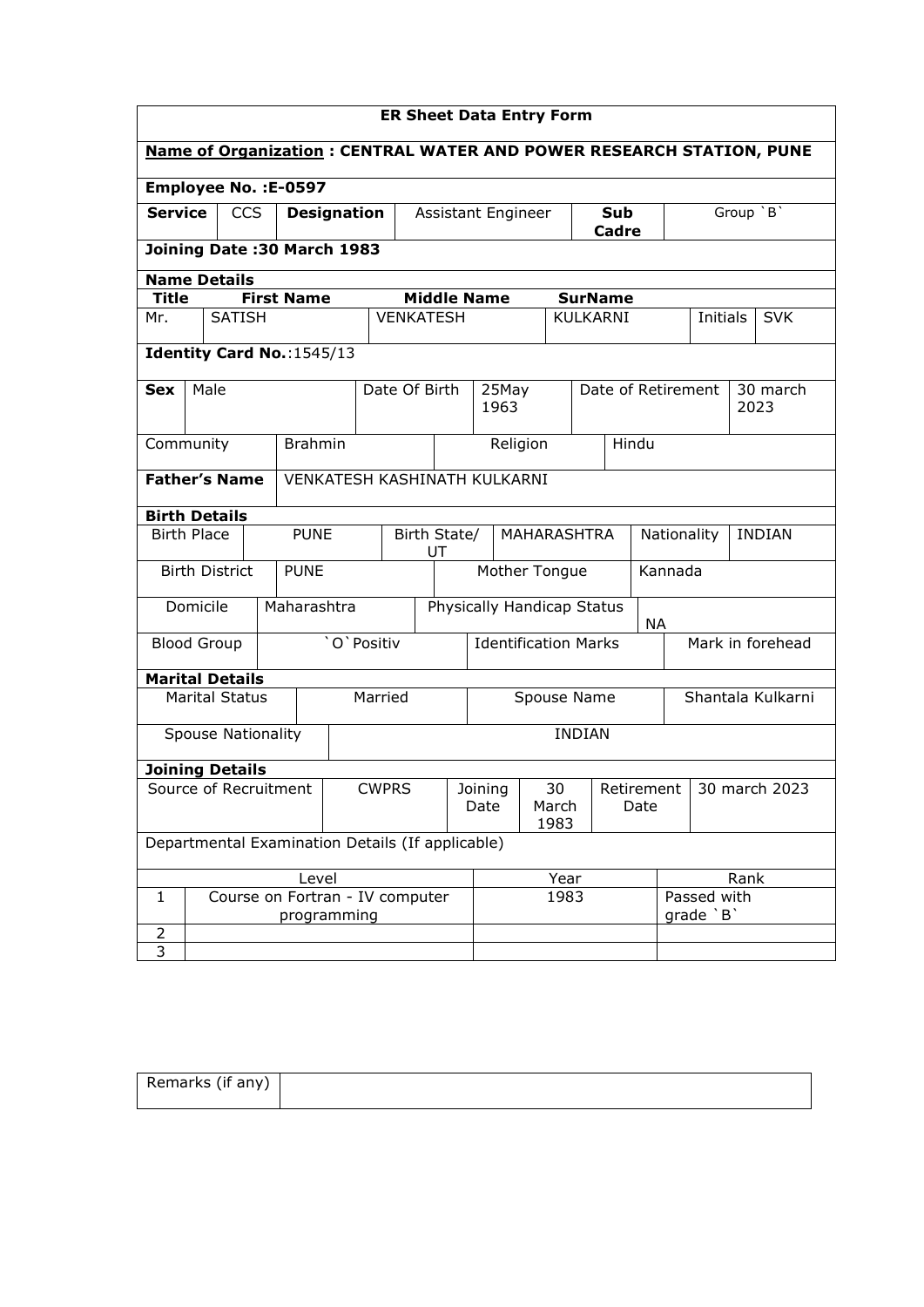| Languages known            |                  |             |       |              |
|----------------------------|------------------|-------------|-------|--------------|
|                            | Name of Language | <b>Read</b> | Write | <b>Speak</b> |
| Indian Languages<br>Known  | Hindi            | yes         | yes   | yes          |
| $\overline{2}$             | Marathi          | yes         | yes   | yes          |
| 3                          | Kannada          |             |       | yes          |
| $\overline{4}$             |                  |             |       |              |
| 5                          |                  |             |       |              |
|                            |                  |             |       |              |
| Foreign Languages<br>Known | English          | yes         | yes   | yes          |
| $\overline{2}$             |                  |             |       |              |
| 3                          |                  |             |       |              |

## Details of deputation (if applicable)

| Name of the Office | Post held at that<br>time in parent office | Name of post<br>(selected for<br>deputation |       | Period of deputation |
|--------------------|--------------------------------------------|---------------------------------------------|-------|----------------------|
|                    |                                            |                                             | Since | From                 |
|                    |                                            |                                             |       |                      |

## Details of Foreign Visit

| SI.<br>No. | Place of Visit | Date of<br>visit | Post held at<br>that time | Whether it<br>is a<br>personal or<br>official visit | Details of visit |
|------------|----------------|------------------|---------------------------|-----------------------------------------------------|------------------|
|            |                |                  |                           |                                                     |                  |

## Transfer/Posting Detail (if applicable)

| Place |       | Period of posting |
|-------|-------|-------------------|
|       | Since | From              |
|       |       |                   |
|       |       |                   |
|       |       |                   |
|       |       |                   |
|       |       |                   |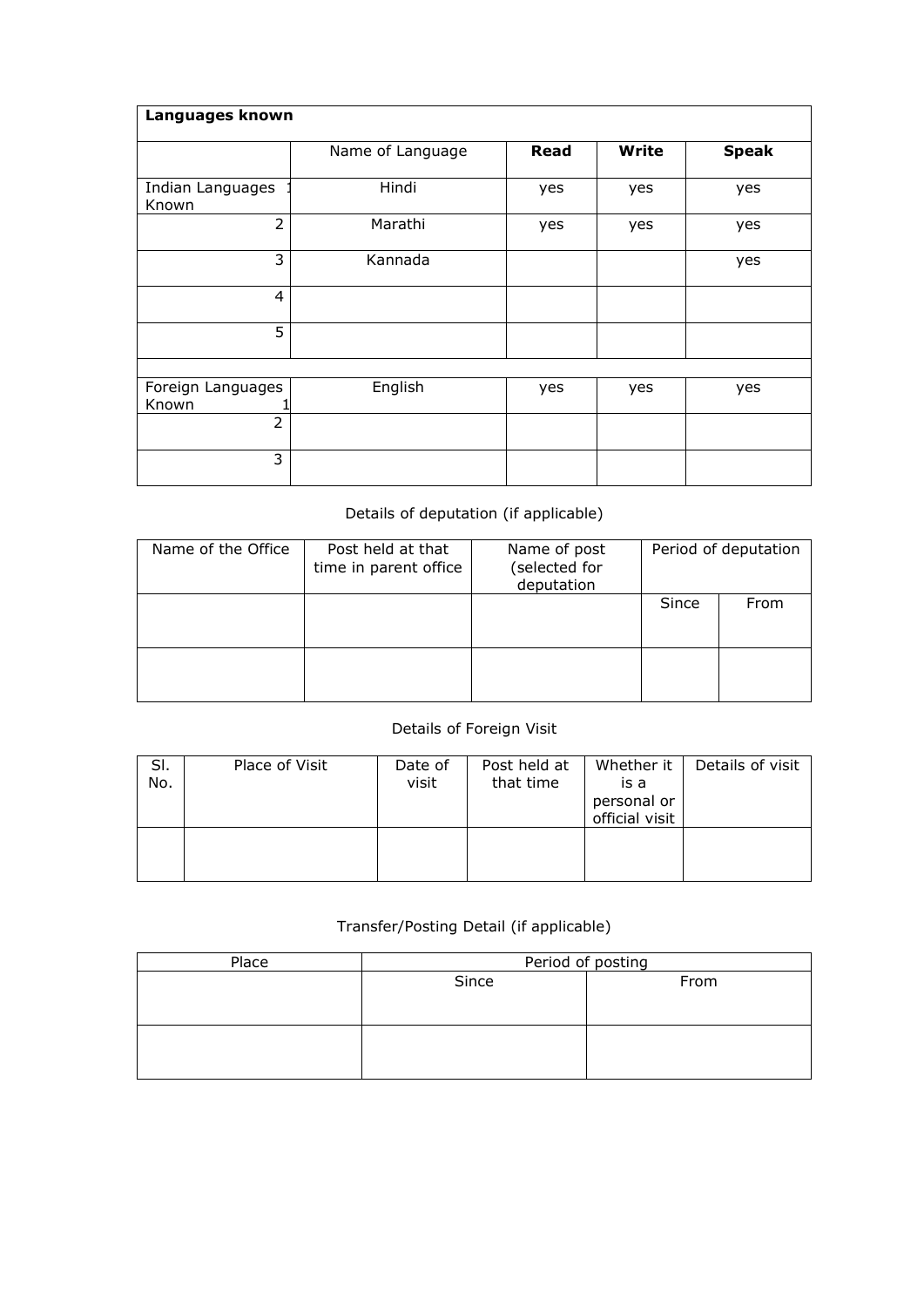|                                                      |                                                                                               |  |                       | Qualification (Use extra photocopy sheets for multi qualifications, experience, training, awards details) |                                                       |                           |                     |                                      |                              |                         |                                  |                       |  |
|------------------------------------------------------|-----------------------------------------------------------------------------------------------|--|-----------------------|-----------------------------------------------------------------------------------------------------------|-------------------------------------------------------|---------------------------|---------------------|--------------------------------------|------------------------------|-------------------------|----------------------------------|-----------------------|--|
|                                                      | Qualification                                                                                 |  |                       |                                                                                                           | Discipline                                            |                           |                     |                                      |                              | Specialization 1        |                                  |                       |  |
|                                                      | Three Years Diploma Course                                                                    |  |                       |                                                                                                           | <b>Electrical Engineering</b>                         |                           |                     |                                      |                              |                         |                                  |                       |  |
|                                                      | Year                                                                                          |  |                       |                                                                                                           | <b>Division</b>                                       |                           |                     | CGPA/ % Marks                        |                              |                         | Specialization 2                 |                       |  |
|                                                      | 1982                                                                                          |  |                       |                                                                                                           | First Class With                                      |                           |                     | 72.45                                |                              |                         |                                  |                       |  |
|                                                      |                                                                                               |  |                       |                                                                                                           | Distinction                                           |                           |                     |                                      |                              |                         |                                  |                       |  |
|                                                      | Institution                                                                                   |  |                       |                                                                                                           | University                                            |                           |                     | Place                                |                              |                         |                                  | Country               |  |
|                                                      | Pusa polytechnic, Pusa,                                                                       |  |                       |                                                                                                           |                                                       | <b>Board of Technical</b> |                     | Dehli                                |                              |                         |                                  | India                 |  |
|                                                      | New Dehli                                                                                     |  |                       |                                                                                                           |                                                       | Education, Dehli          |                     |                                      |                              |                         |                                  |                       |  |
| <b>Experience</b>                                    |                                                                                               |  |                       |                                                                                                           |                                                       |                           |                     |                                      |                              |                         |                                  |                       |  |
|                                                      | Type of Posting<br>PERMANENT                                                                  |  |                       |                                                                                                           |                                                       |                           |                     | GROUP 'B' NON-GAZZETED               | Level                        |                         |                                  |                       |  |
|                                                      | Designation                                                                                   |  |                       |                                                                                                           |                                                       |                           |                     |                                      | <b>Present Position</b>      |                         |                                  |                       |  |
|                                                      | <b>ASSISTANT ENGINEER</b>                                                                     |  |                       |                                                                                                           |                                                       |                           |                     | <b>ASSISTANT ENGINEER</b>            |                              |                         |                                  |                       |  |
|                                                      | Ministry                                                                                      |  |                       |                                                                                                           |                                                       |                           |                     |                                      | Department                   |                         |                                  |                       |  |
|                                                      | MOWR, RD&GR                                                                                   |  |                       |                                                                                                           |                                                       |                           |                     |                                      | <b>HMC</b>                   |                         |                                  |                       |  |
|                                                      | Office                                                                                        |  |                       |                                                                                                           |                                                       |                           |                     |                                      | Place                        |                         |                                  |                       |  |
|                                                      | <b>CWPRS</b>                                                                                  |  |                       |                                                                                                           |                                                       |                           |                     | KHADAKWASLA, PUNE-411024             |                              |                         |                                  |                       |  |
|                                                      | <b>Experience Subject</b>                                                                     |  |                       |                                                                                                           |                                                       |                           |                     | Period of Posting                    |                              |                         |                                  |                       |  |
|                                                      | Major                                                                                         |  |                       |                                                                                                           |                                                       | Minor                     |                     |                                      |                              | From                    |                                  | To                    |  |
|                                                      | Turbine Field Test , calibration                                                              |  |                       |                                                                                                           |                                                       | HEP Turbine Field Test,   |                     |                                      |                              |                         | March 1983                       | <b>Till Date</b>      |  |
|                                                      | of flowmeters                                                                                 |  |                       |                                                                                                           |                                                       | submersible pumps         |                     |                                      |                              |                         |                                  |                       |  |
|                                                      |                                                                                               |  |                       |                                                                                                           |                                                       | test, Calibration of      |                     |                                      |                              |                         |                                  |                       |  |
|                                                      |                                                                                               |  |                       |                                                                                                           | Filters, Valve, Flowmeters,                           |                           |                     |                                      |                              |                         |                                  |                       |  |
|                                                      |                                                                                               |  |                       |                                                                                                           | DC drive , thyrister<br>panels, Electricl Equipments. |                           |                     |                                      |                              |                         |                                  |                       |  |
|                                                      | Note:-Refer the Annexure to fill above Major, Minor Subjects and below given training subject |  |                       |                                                                                                           |                                                       |                           |                     |                                      |                              |                         |                                  |                       |  |
|                                                      | (minimum 1 week & above)                                                                      |  |                       |                                                                                                           |                                                       |                           |                     |                                      |                              |                         |                                  |                       |  |
| Training                                             |                                                                                               |  |                       |                                                                                                           |                                                       |                           |                     |                                      |                              |                         |                                  |                       |  |
| <b>Training Year</b><br><b>Training Name</b><br>2015 |                                                                                               |  |                       | orientation                                                                                               |                                                       |                           |                     |                                      |                              | <b>Training Subject</b> |                                  |                       |  |
|                                                      |                                                                                               |  |                       |                                                                                                           |                                                       |                           |                     |                                      |                              |                         |                                  |                       |  |
|                                                      | Level                                                                                         |  | Institute Name, Place |                                                                                                           | Field Visit Country                                   |                           |                     |                                      |                              |                         | Field Visit Place (within India) |                       |  |
|                                                      |                                                                                               |  | <b>CWPRS</b>          |                                                                                                           |                                                       |                           |                     |                                      |                              |                         |                                  |                       |  |
|                                                      | Office                                                                                        |  |                       |                                                                                                           |                                                       |                           |                     |                                      |                              |                         |                                  |                       |  |
| Sponsoring Authority                                 |                                                                                               |  |                       |                                                                                                           | Period of Training                                    |                           |                     | Duration                             |                              |                         | Result                           |                       |  |
|                                                      |                                                                                               |  | From                  |                                                                                                           | To                                                    |                           | in Weeks)           |                                      |                              |                         | Qualified                        |                       |  |
| <b>CWPRS</b>                                         |                                                                                               |  |                       |                                                                                                           |                                                       |                           |                     |                                      |                              |                         |                                  |                       |  |
|                                                      | <b>Awards/Publications</b>                                                                    |  |                       |                                                                                                           |                                                       |                           |                     |                                      |                              |                         |                                  |                       |  |
| Type of Activity:                                    |                                                                                               |  |                       |                                                                                                           |                                                       | Academic                  |                     |                                      |                              | $\sqrt{}$               |                                  | Non Academic          |  |
| <b>Activity Area</b>                                 |                                                                                               |  |                       |                                                                                                           |                                                       | <b>Activity Subject</b>   |                     |                                      |                              |                         |                                  | <b>Activity Title</b> |  |
| <b>CWPRS Hindi Section/Others</b>                    |                                                                                               |  |                       | Hindi diwas samaroh                                                                                       |                                                       |                           |                     |                                      | Hindi<br>compititions/others |                         |                                  |                       |  |
| Month<br>Day                                         |                                                                                               |  | Year                  |                                                                                                           |                                                       |                           | Activity            |                                      |                              |                         | Level                            |                       |  |
|                                                      |                                                                                               |  |                       |                                                                                                           |                                                       |                           | Description/Remarks |                                      |                              |                         |                                  |                       |  |
|                                                      | 1993-94                                                                                       |  |                       |                                                                                                           |                                                       |                           | First prize in      |                                      |                              |                         | Pune level                       |                       |  |
|                                                      |                                                                                               |  |                       |                                                                                                           |                                                       |                           |                     | Hindi Essay competition              |                              |                         |                                  |                       |  |
|                                                      |                                                                                               |  |                       |                                                                                                           | Org by CGEWCC                                         |                           |                     |                                      |                              |                         |                                  |                       |  |
|                                                      |                                                                                               |  |                       |                                                                                                           |                                                       |                           |                     | $\overline{2}^{\text{nd}}$ prize in  |                              |                         | National level                   |                       |  |
|                                                      | Feb                                                                                           |  |                       | 1987                                                                                                      |                                                       |                           |                     |                                      |                              |                         |                                  |                       |  |
|                                                      |                                                                                               |  |                       |                                                                                                           |                                                       |                           |                     | Hindi Essay competition              |                              |                         |                                  |                       |  |
|                                                      |                                                                                               |  |                       |                                                                                                           |                                                       |                           |                     | Org by Central<br>Secretariate Hindi |                              |                         |                                  |                       |  |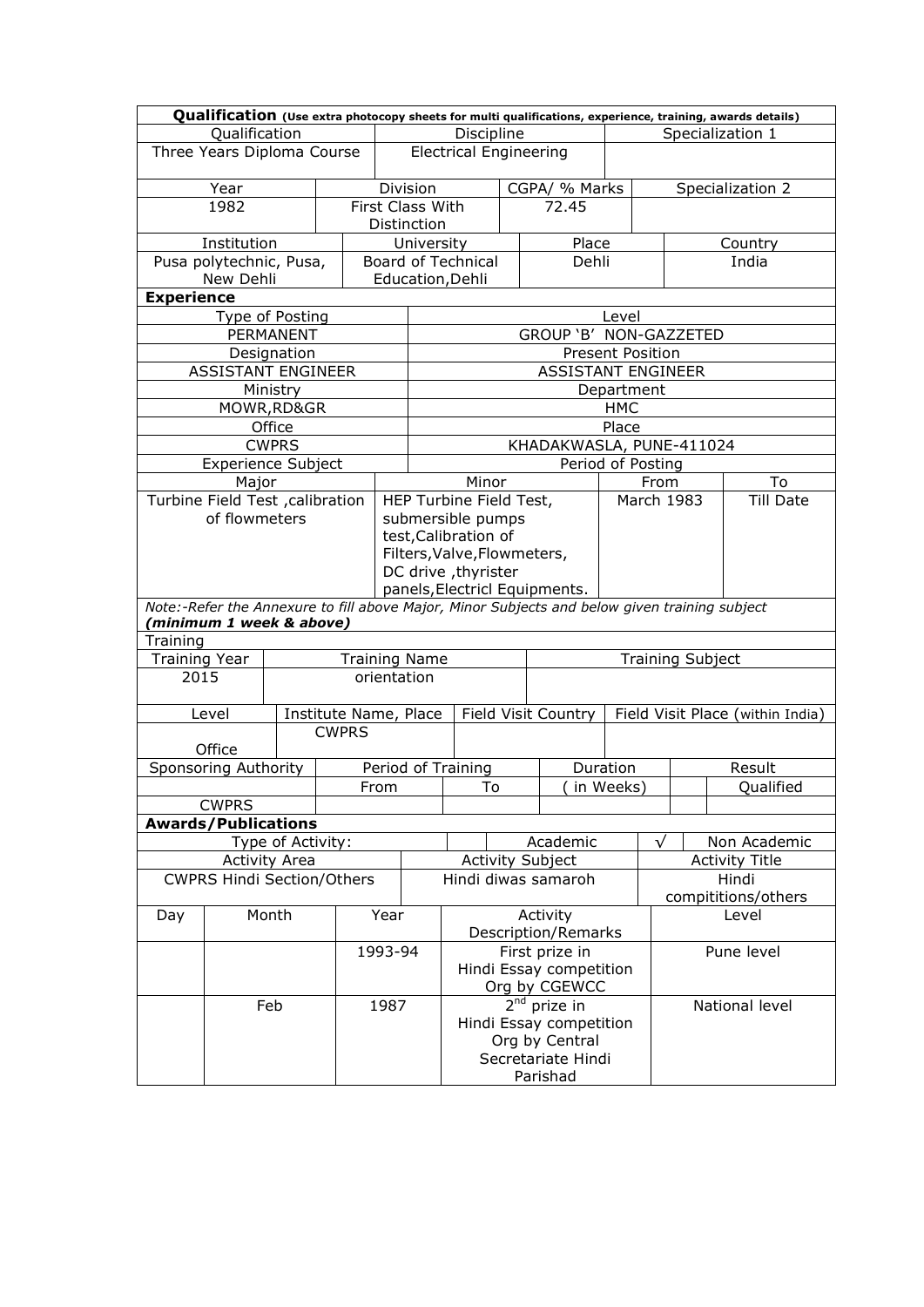| 2 <sup>nd</sup> prize in<br>National level<br>Feb<br>1989<br>Hindi Essay competition<br>Org by Central<br>secretariate hindi<br>parishad<br>September<br>1989<br>First prize in<br><b>CWPRS</b><br>14<br>Hindi speech competition<br>First prize in<br>September<br>1992<br><b>CWPRS</b><br>14<br>Hindi Essay competition<br>1995<br>First prize in<br><b>CWPRS</b><br>14<br>September<br>Hindi Debate competition<br>1999<br><b>CWPRS</b><br>14<br>September<br>First prize in<br>Hindi Debate competition<br>2000<br>First prize in<br><b>CWPRS</b><br>14<br>September<br>Hindi Quiz competition<br>$2nd$ prize in<br>2011<br>September<br><b>CWPRS</b><br>14<br>Hindi Quiz competition<br>2 <sup>nd</sup><br>prize in<br>2011<br>September<br><b>CWPRS</b><br>14<br>Hindi group dicussion<br>compitition<br>2012<br>First prize in<br>14<br>September<br><b>CWPRS</b><br>Hindi presentation<br>competition<br>2014<br>3rd prize in<br>14<br>September<br><b>CWPRS</b><br>Hindi Quiz competition |
|----------------------------------------------------------------------------------------------------------------------------------------------------------------------------------------------------------------------------------------------------------------------------------------------------------------------------------------------------------------------------------------------------------------------------------------------------------------------------------------------------------------------------------------------------------------------------------------------------------------------------------------------------------------------------------------------------------------------------------------------------------------------------------------------------------------------------------------------------------------------------------------------------------------------------------------------------------------------------------------------------|
|                                                                                                                                                                                                                                                                                                                                                                                                                                                                                                                                                                                                                                                                                                                                                                                                                                                                                                                                                                                                    |
|                                                                                                                                                                                                                                                                                                                                                                                                                                                                                                                                                                                                                                                                                                                                                                                                                                                                                                                                                                                                    |
|                                                                                                                                                                                                                                                                                                                                                                                                                                                                                                                                                                                                                                                                                                                                                                                                                                                                                                                                                                                                    |
|                                                                                                                                                                                                                                                                                                                                                                                                                                                                                                                                                                                                                                                                                                                                                                                                                                                                                                                                                                                                    |
|                                                                                                                                                                                                                                                                                                                                                                                                                                                                                                                                                                                                                                                                                                                                                                                                                                                                                                                                                                                                    |
|                                                                                                                                                                                                                                                                                                                                                                                                                                                                                                                                                                                                                                                                                                                                                                                                                                                                                                                                                                                                    |
|                                                                                                                                                                                                                                                                                                                                                                                                                                                                                                                                                                                                                                                                                                                                                                                                                                                                                                                                                                                                    |
|                                                                                                                                                                                                                                                                                                                                                                                                                                                                                                                                                                                                                                                                                                                                                                                                                                                                                                                                                                                                    |
|                                                                                                                                                                                                                                                                                                                                                                                                                                                                                                                                                                                                                                                                                                                                                                                                                                                                                                                                                                                                    |
|                                                                                                                                                                                                                                                                                                                                                                                                                                                                                                                                                                                                                                                                                                                                                                                                                                                                                                                                                                                                    |
|                                                                                                                                                                                                                                                                                                                                                                                                                                                                                                                                                                                                                                                                                                                                                                                                                                                                                                                                                                                                    |
|                                                                                                                                                                                                                                                                                                                                                                                                                                                                                                                                                                                                                                                                                                                                                                                                                                                                                                                                                                                                    |
|                                                                                                                                                                                                                                                                                                                                                                                                                                                                                                                                                                                                                                                                                                                                                                                                                                                                                                                                                                                                    |
|                                                                                                                                                                                                                                                                                                                                                                                                                                                                                                                                                                                                                                                                                                                                                                                                                                                                                                                                                                                                    |
|                                                                                                                                                                                                                                                                                                                                                                                                                                                                                                                                                                                                                                                                                                                                                                                                                                                                                                                                                                                                    |
|                                                                                                                                                                                                                                                                                                                                                                                                                                                                                                                                                                                                                                                                                                                                                                                                                                                                                                                                                                                                    |
|                                                                                                                                                                                                                                                                                                                                                                                                                                                                                                                                                                                                                                                                                                                                                                                                                                                                                                                                                                                                    |
|                                                                                                                                                                                                                                                                                                                                                                                                                                                                                                                                                                                                                                                                                                                                                                                                                                                                                                                                                                                                    |
|                                                                                                                                                                                                                                                                                                                                                                                                                                                                                                                                                                                                                                                                                                                                                                                                                                                                                                                                                                                                    |
|                                                                                                                                                                                                                                                                                                                                                                                                                                                                                                                                                                                                                                                                                                                                                                                                                                                                                                                                                                                                    |
|                                                                                                                                                                                                                                                                                                                                                                                                                                                                                                                                                                                                                                                                                                                                                                                                                                                                                                                                                                                                    |
|                                                                                                                                                                                                                                                                                                                                                                                                                                                                                                                                                                                                                                                                                                                                                                                                                                                                                                                                                                                                    |
|                                                                                                                                                                                                                                                                                                                                                                                                                                                                                                                                                                                                                                                                                                                                                                                                                                                                                                                                                                                                    |
|                                                                                                                                                                                                                                                                                                                                                                                                                                                                                                                                                                                                                                                                                                                                                                                                                                                                                                                                                                                                    |
|                                                                                                                                                                                                                                                                                                                                                                                                                                                                                                                                                                                                                                                                                                                                                                                                                                                                                                                                                                                                    |
|                                                                                                                                                                                                                                                                                                                                                                                                                                                                                                                                                                                                                                                                                                                                                                                                                                                                                                                                                                                                    |
|                                                                                                                                                                                                                                                                                                                                                                                                                                                                                                                                                                                                                                                                                                                                                                                                                                                                                                                                                                                                    |
|                                                                                                                                                                                                                                                                                                                                                                                                                                                                                                                                                                                                                                                                                                                                                                                                                                                                                                                                                                                                    |
|                                                                                                                                                                                                                                                                                                                                                                                                                                                                                                                                                                                                                                                                                                                                                                                                                                                                                                                                                                                                    |
|                                                                                                                                                                                                                                                                                                                                                                                                                                                                                                                                                                                                                                                                                                                                                                                                                                                                                                                                                                                                    |
|                                                                                                                                                                                                                                                                                                                                                                                                                                                                                                                                                                                                                                                                                                                                                                                                                                                                                                                                                                                                    |
|                                                                                                                                                                                                                                                                                                                                                                                                                                                                                                                                                                                                                                                                                                                                                                                                                                                                                                                                                                                                    |
|                                                                                                                                                                                                                                                                                                                                                                                                                                                                                                                                                                                                                                                                                                                                                                                                                                                                                                                                                                                                    |
|                                                                                                                                                                                                                                                                                                                                                                                                                                                                                                                                                                                                                                                                                                                                                                                                                                                                                                                                                                                                    |
|                                                                                                                                                                                                                                                                                                                                                                                                                                                                                                                                                                                                                                                                                                                                                                                                                                                                                                                                                                                                    |
|                                                                                                                                                                                                                                                                                                                                                                                                                                                                                                                                                                                                                                                                                                                                                                                                                                                                                                                                                                                                    |
|                                                                                                                                                                                                                                                                                                                                                                                                                                                                                                                                                                                                                                                                                                                                                                                                                                                                                                                                                                                                    |
| 2007<br>3nd prize in<br><b>CWPRS</b><br>14<br>September                                                                                                                                                                                                                                                                                                                                                                                                                                                                                                                                                                                                                                                                                                                                                                                                                                                                                                                                            |
| Hindi Essay competition                                                                                                                                                                                                                                                                                                                                                                                                                                                                                                                                                                                                                                                                                                                                                                                                                                                                                                                                                                            |
|                                                                                                                                                                                                                                                                                                                                                                                                                                                                                                                                                                                                                                                                                                                                                                                                                                                                                                                                                                                                    |
|                                                                                                                                                                                                                                                                                                                                                                                                                                                                                                                                                                                                                                                                                                                                                                                                                                                                                                                                                                                                    |
| 6<br>November<br>2002<br><b>CWPRS</b><br>3nd prize in Essay                                                                                                                                                                                                                                                                                                                                                                                                                                                                                                                                                                                                                                                                                                                                                                                                                                                                                                                                        |
| competition for Vgilance                                                                                                                                                                                                                                                                                                                                                                                                                                                                                                                                                                                                                                                                                                                                                                                                                                                                                                                                                                           |
| Week                                                                                                                                                                                                                                                                                                                                                                                                                                                                                                                                                                                                                                                                                                                                                                                                                                                                                                                                                                                               |
| September<br>2009<br>2nd prize in<br><b>CWPRS</b><br>14                                                                                                                                                                                                                                                                                                                                                                                                                                                                                                                                                                                                                                                                                                                                                                                                                                                                                                                                            |
| Hindi Essay competition                                                                                                                                                                                                                                                                                                                                                                                                                                                                                                                                                                                                                                                                                                                                                                                                                                                                                                                                                                            |
|                                                                                                                                                                                                                                                                                                                                                                                                                                                                                                                                                                                                                                                                                                                                                                                                                                                                                                                                                                                                    |
| 2015<br>24<br>Lecture and Power point<br><b>CWPRS</b><br>February                                                                                                                                                                                                                                                                                                                                                                                                                                                                                                                                                                                                                                                                                                                                                                                                                                                                                                                                  |
| presentation in Hindi in                                                                                                                                                                                                                                                                                                                                                                                                                                                                                                                                                                                                                                                                                                                                                                                                                                                                                                                                                                           |
| quarterly conference                                                                                                                                                                                                                                                                                                                                                                                                                                                                                                                                                                                                                                                                                                                                                                                                                                                                                                                                                                               |
| prop.by our ministry                                                                                                                                                                                                                                                                                                                                                                                                                                                                                                                                                                                                                                                                                                                                                                                                                                                                                                                                                                               |